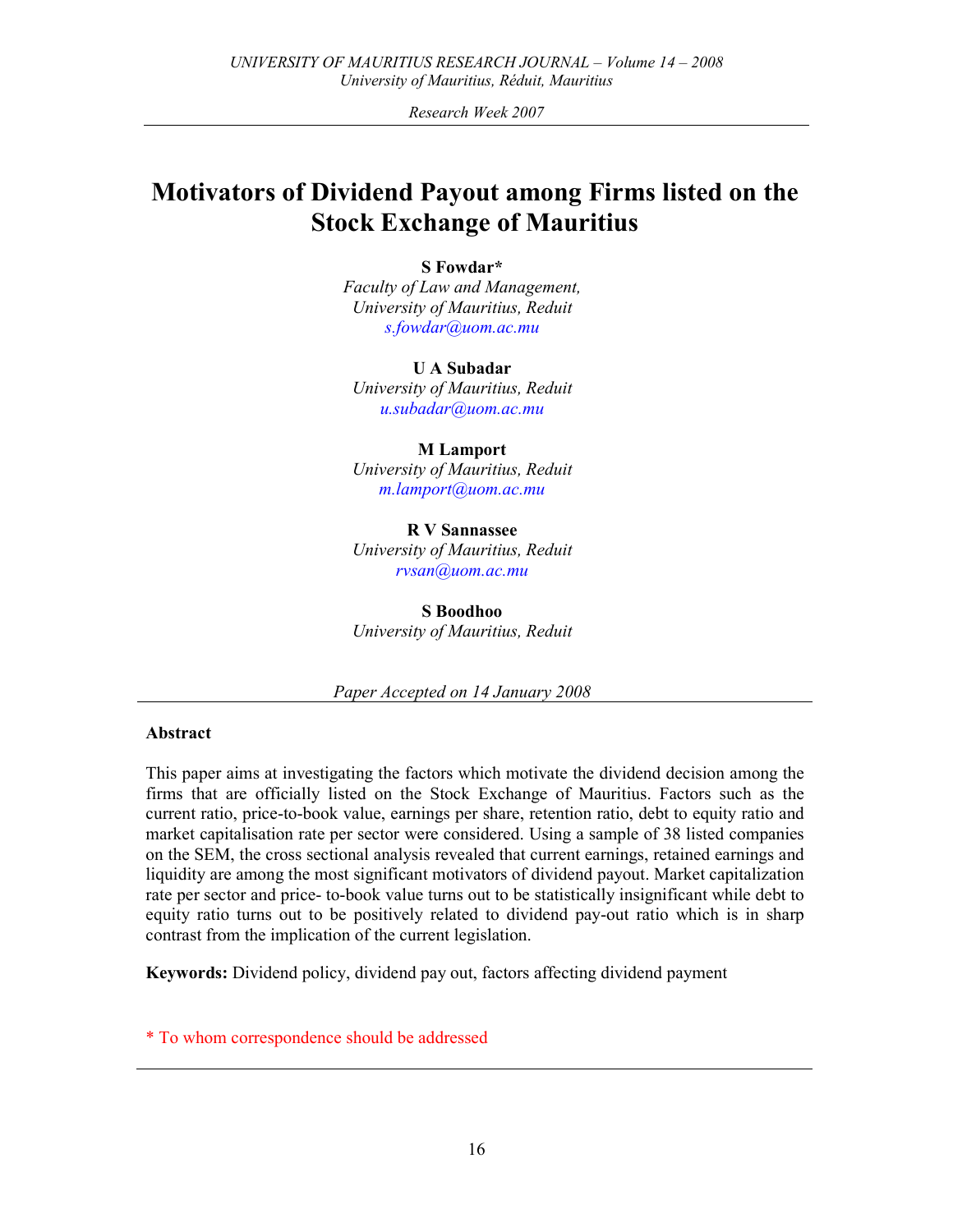## 1.0 INTRODUCTION

Dividend is the reward or return to the owners of a company stock for holding its share instead of other alternatives. A company may or may not choose to pay dividend irrespective of its prior dividend policy. Nevertheless, many investors view a regular dividend payment as an important indicator of a good investment and as such, most companies are reluctant to reduce or not to make dividend payments.

Dividends may be considered as cash distributions of earnings made by a company to its owner's of capital. They are payments made by firms to their shareholders (McLaney, 1991)<sup>1</sup>. Corporate dividends fluctuate over time for various reasons, although most firms attempt to grow dividends more or less in line with the company's longer-term earnings growth rate. However, no single economic rationale can possibly explain the dividend phenomenon or capture the puzzling reality of corporate dividend behaviour.

In addition, the success of a financial manager is tied to the maximisation of shareholders' wealth and hence he needs to have a good understanding of the dynamics of dividend policy. Research on this topic and especially on factors affecting the dividend payout ratio is abundant in developed nations. However, research on this area in the Mauritian context is scant. To this end, the present study aims at investigating the factors (the current ratio, priceto-book value, earnings per share, retention ratio, debt to equity ratio and market capitalisation rate per sector) which motivate the dividend decision among the firms that are officially listed on the Stock Exchange of Mauritius.

## 2.0 LITERATURE REVIEW

## 2.1 Dividend Payment

Dividends have been in the limelight in financial research for quite a long time, more particularly since Lintner's (1956) seminal study on dividend distributions. Many investors view a steady dividend history as an important indicator of a good investment and as such, most companies are reluctant to reduce or stop their dividend payments. Brealey and Myers (2002) explained that dividend policy is a tradeoff between retaining cash for future investments (no dividends) and issuing equity to pay for dividends and still have money left for future investments.

Over time, different theories on dividend behaviour, such as the Dividend Irrelevance, (Miller & Modigliani, 1961), Bird in the Hand, Tax Differential, the Clientele Theory, the Dividend Information Signaling, Transaction Cost Theory and Agency theory, have highlighted the importance of dividend policies in companies. These factors show how firms and investors value different dividend payout policies and how they might have changed over time.

## 2.2 Motivators Of Dividend Payout

## 2.2.1 Earnings Per Share (Eps)

Ceteris paribus, a firm with relatively more stable earnings tends to pay out a higher fraction of its earnings as dividends as compared to one with variable earnings. Thus, a firm with

 1 McLaney, E.J. (1991) Business Finance for Decision Makers (Pitman).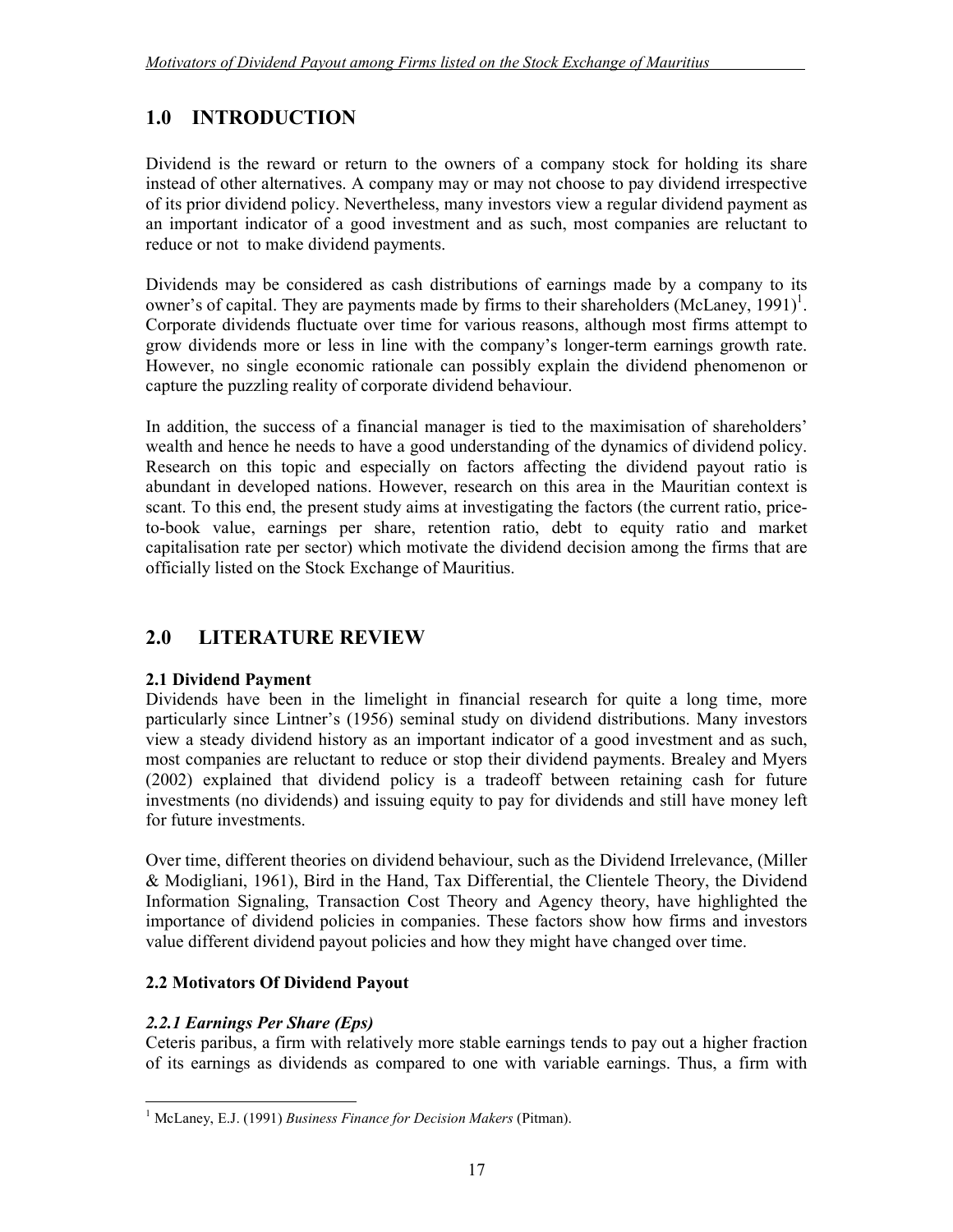higher EPS, but with a lower variance associated with it, will have a higher dividend payout ratio. If earnings are relatively stable, a firm is in a better position to predict its future earnings. In a firm, profitability will determine the relative attractiveness of paying out earnings in the form of dividends to shareholders unlike productivity.

In this respect, Pandey (2001) in his study on the Kuala Lumpur Stock Exchange, argued that the dividend behaviour of Malaysian companies was sensitive to the changes in earnings. Fama and French  $(2001)^2$  showed that the probability that a firm would pay dividends was positively related to profitability and size and negatively related to growth. In a similar vein, Kumar  $(2004)^3$  stipulated that there was a positive association of dividends with earnings and dividend trends.

On the other hand, Fama and French (2001) postulated that lower profitability and strong growth opportunities produce much lower expected rates of dividend initiation by firms that had never paid. In addition, De Angelo and Skinner (2000) found that a loss is a necessary but not a sufficient condition for a dividend cut, and that dividend cuts improved the ability of current earnings to predict future earnings. Finally, Myers and Bacon  $(2001)^4$  in their study on a sample of firms from the Compustat Database in the United States, provided evidence that an estimated five-year growth of earnings per share, as independent variable, was negatively related to the payout ratio and was statistically insignificant.

### 2.2.2 Retained Earnings

In addition, companies retain their earnings to finance investment in fixed and other assets, which should enable them to generate higher future earnings, and thus, enhancing their dividend paying capacity. Lintner (1956) posited that the determination of dividend policy would imply that the level of retained earnings and savings is a dividend decision by-product. Moreover, Darling (1957), Fama and Babiak (1968) found empirical support for Lintner's findings that dividends were indeed a function of current and past profit levels, and expected future earnings, and were negatively correlated with changes in the level of sales.

Nevertheless, it could also be argued that dividend policy is "sticky" – managers decrease dividends only when absolutely necessary – in the event of poor earnings with reserves insufficient to fund the dividend.<sup>5</sup> Similarly, Graham et al  $(1962)^6$  claimed that \$1 of dividend is worth four times as much to shareholders as \$1 of retained earnings.

### 2.2.3 Debt To Equity Ratio

l

A debt obligation implies that a firm is planning either retention of earnings to pay off the debt or new external financing in the future. Firms with substantial debts usually have several constraints on their dividend policy and will therefore follow more conservative dividend policies. Thus, a highly geared firm ratio would seldom be able to make major changes in its dividend policy because of constraints on payouts.

<sup>&</sup>lt;sup>2</sup> Fama E. and K. French, 2001: "Disappearing dividends: Changing firm characteristics or lower propensity to pay?", Journal of Financial Economics 60, (June 2001) pp 3-43.

<sup>3</sup> Refer to Kumar, J. 'Corporate Governance and Dividends Payout in India.' Finance/Economics Working Paper Archives at WUSTL 0409007, Sep 2004.

<sup>&</sup>lt;sup>4</sup> Myers and Bacon (2001): 'The Determinants of Corporate Dividend Policy.' Proceedings of the Academy of Accounting and Financial Studies, Vol. 7, no. 1.

<sup>5</sup> See Myers, 1984; and De Angelo, and Skinner, 2003

<sup>&</sup>lt;sup>6</sup> Graham, Dodd, and Cottle, 'Security Analysis: Principles and Techniques,' in ed. 4, "McGraw-Hill Book Co, New York," 1962, p. 480.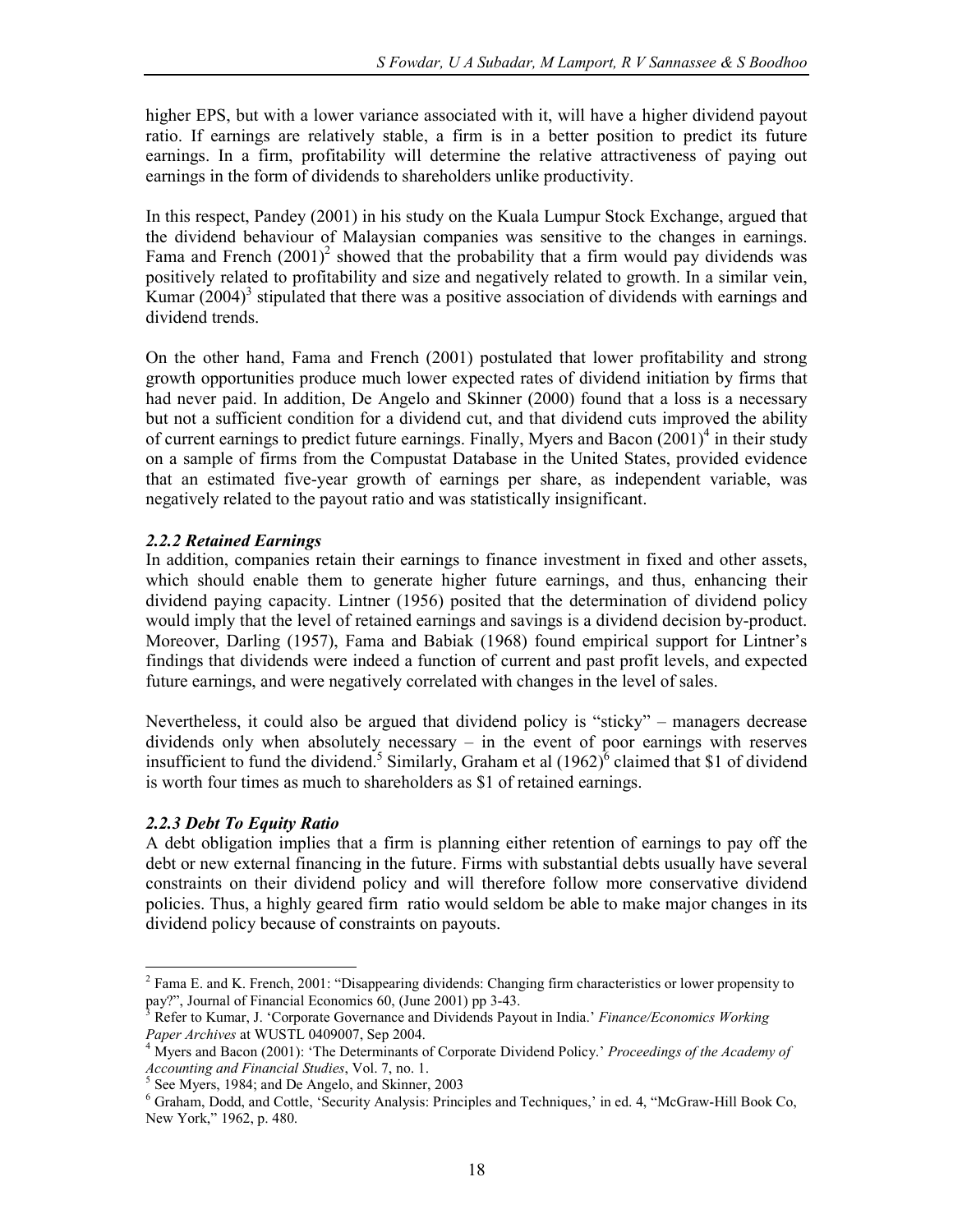Myers and Bacon (2001) argued that the debt to equity ratio was positively correlated to the dividend yield, and was significant at the 95% level. Therefore, firms with relatively few investment opportunities and low growth would tend to be more geared and vice versa (Ross, 2000).

### 2.2.4 Cash As A Percentage Of Total Assets

Profitability does not mean liquidity, that is, although, firms may have large retained earnings to declare dividend, it may not have sufficient funds to make such payment. Furthermore, if a firm chooses a high dividend payout without the cash flow to back it up, that firm will ultimately have to reduce its investment plans or turn to investors for additional debt or equity financing. All of these consequences are costly. Therefore, most managers do not increase dividends until they are confident that sufficient cash will flow in to pay them  $(Brealey-Myers - 2002)^7$ .

Jensen (1986) defined free cash flows as those cash flows, which are in excess of funds required for all projects that have positive net present values after those projects, are discounted at the cost of capital. He further stipulated that if a firm has free cash flows, it is better off sharing them with shareholders as dividend payout in order to reduce the possibility of the funds being wasted on unprofitable (negative net present value) projects. Firms with numerous growth opportunities have a lower level of free cash flows than firms with few growth opportunities. Having a relatively lower level of free cash flow, means that agency costs will be lower and the need for dividends to reduce agency costs will be lessened. Study findings of Myers and Bacon (2001) show a negative and insignificant relationship between the liquid ratio and the dividend payout. Thus. to increase liquidity, firms might lower dividend payouts requiring less external financing.

### 2.2.5 Price To Book Value

The theory of corporate finance recognizes that from the point of view of investors, dividend payments would represent tangible evidence of a company's worth and on going viability. Thus, a company that will increase dividend payout is signaling that it has expected future cash flows that are sufficiently large to meet debt payments and dividend payments without increasing the probability of bankruptcy.

Howe (1998) believed that since managers are more informed than the market about the future prospects of their firms, their actions might convey new information to investors. While the evidence on whether the level of dividend payouts affects firm value is mixed, studies had consistently documented that stock returns around the announcement of a dividend change was positively correlated with the change in dividend.<sup>8</sup> Reddy (2002)<sup>9</sup> examined the dividend behaviour and attempted to explain the observed behaviour with the help of a trade-off theory and signaling hypothesis. Therefore, dividend omissions provided information about future earnings.

Firms, which are undervalued, as assessed by the price to book value ratio, might use dividend increases as signals to the market. Hence, as the ratio of price to book value decreases, dividend increases may become more frequent.

 $\overline{a}$ <sup>7</sup> Brealey-Myers(2002), 'Principles of corporate Finance,' in ed. 6, Mc Graw-Hill Book Company, New-york, pp. 445

<sup>&</sup>lt;sup>8</sup> .See Aharony and Swary 1980; Asquith and Mullins, 1983; Brickley, 1983; Petit, 1972

<sup>&</sup>lt;sup>9</sup> Reddy, Y. Subba, (2002) 'Dividend Policy of Indian Corporate Firms; an Analysis of Trends and Determinants.' NSE Working Paper.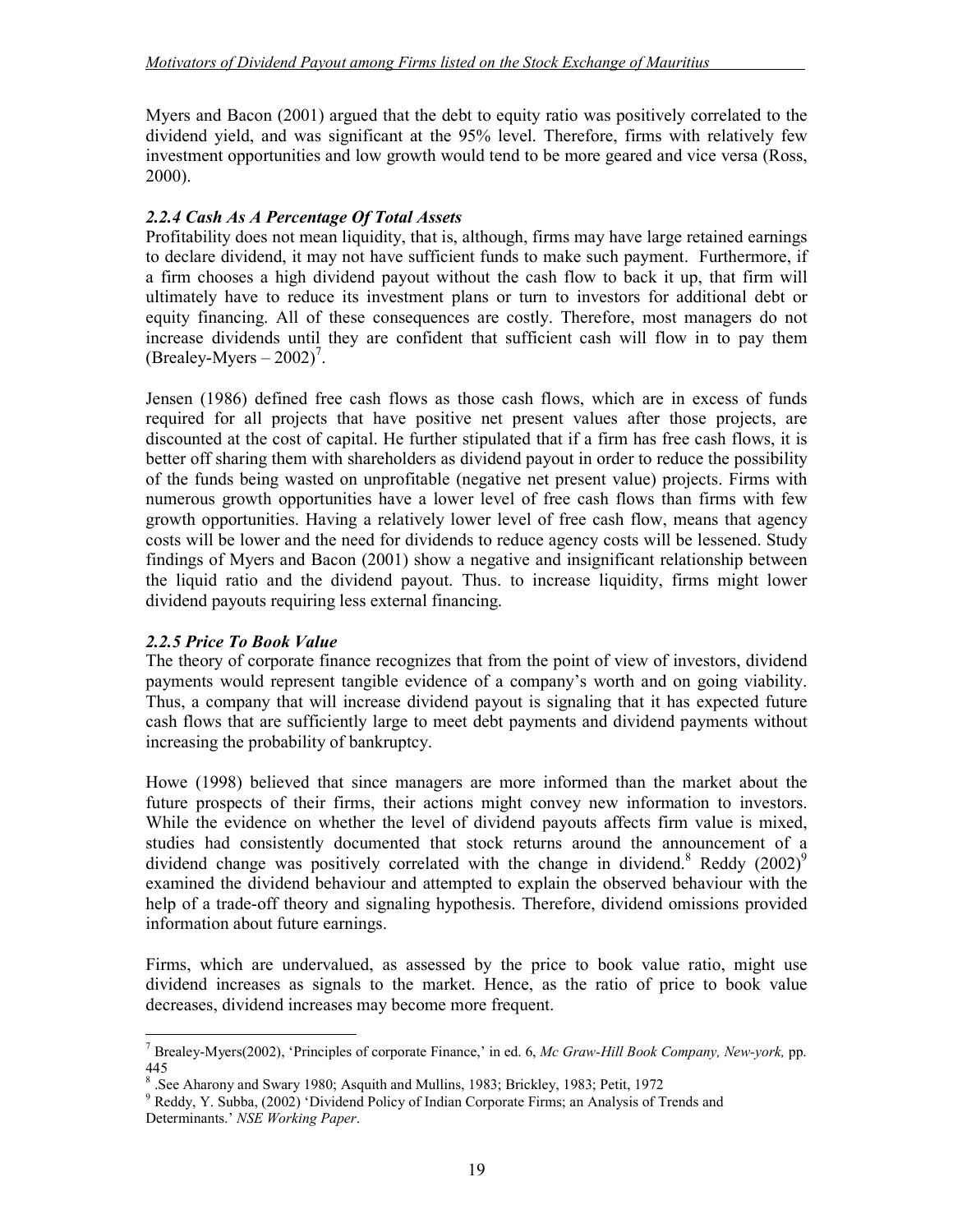### 2.4 Other Factors Affecting Dividend Payout

### 2.4.1 Agency Costs and Transaction Costs

Jensen and Meckling  $(1976)^{10}$  argued that agency costs would be lower in firms with high managerial ownership stakes because of the better alignment of shareholder and manager goals and in firms with large block shareholders that are better able to monitor managerial activities. As such, the payment of dividend reduced the agency problem between manager and shareholder by reducing the discretionary funds available to managers<sup>11</sup>. In addition, a similar type of conflict exists between shareholder and bondholder because shareholders can expropriate wealth from bondholders by paying themselves dividends. In this respect, bondholders may try to contain this problem through restrictions on dividend payments in the bond indenture (Kalay, 1982).

Fenn and Liang  $(2001)^{12}$  found that managerial stock incentives mitigate the agency costs for firms with negative relationship between dividends and management stock options. Furthermore, Alli *et al.*  $(1993)^{13}$  explained that as the number of stockholders increased, the agency problem would become more severe and thus, the need for monitoring managerial actions would also increase. If dividends could alleviate this problem, a positive relation is expected between number of common stockholders and dividend payout ratio. However, they also explained that higher insider ownership would lead to lower agency problem; hence, lower dividend payout, so, a negative relationship is expected between stock held by insiders and dividend payout ratio.

### 2.4.2 Behaviour And Specificities of Firms

Large and well-established firm with a record of profitability and some stability of earnings will have easy access to capital markets and other forms of external financing. On the other hand, the small, new, or venturesome firm has a greater amount of risk for potential investors. Its ability to raise equity funds or debt from capital markets is restricted, and it must therefore retain earnings to finance its operations. Smith and Watts (1992) found that industry growth rates, profitability, asset mixes, earnings variability and capital investment needs seemed most important in determining the firm's capital structure.

Sometimes, when designing dividend policies, some firms consider the behaviour of their competitors. This is a factor that depends on the extent to which these firms believe that dividend payments can signal information to its stakeholders and the degree of competitive attitude they have. However, Howe and Shen (1998) argued that the dividend payments of one firm cannot affect the share prices of its competitors.<sup>14</sup>

l <sup>10</sup> Jensen, M.C. and William H. Meckling, (1976) 'Theory of the Firm: Managerial Behavior,

Agency Costs and Ownership Structure.' Journal of Financial Economics, Vol. 3, No. 4.

Jensen and Meckling, 1976; Rozeff, 1982; Easterbrook, 1984; Crutchley and Hansen, 1989; Jensen et al., 1992; Alli et al., 1993; and Saxena, 1999

<sup>&</sup>lt;sup>12</sup> Fenn G. and Liang N (2001), 'Corporate Payout Policy and Managerial Incentives' The Journal of Financial Economics, 60, 45-72.

 $13$  Alli et al. (1993), 'Determinants of Corporate Dividend Policy: A Factorial Analysis', The Financial Review (November), pp. 523-547.

<sup>&</sup>lt;sup>14</sup> John S. Howe and Yang-Pin Shen (1998) 'Information Associated with Dividend Initiations: Firm-Specific or Industry-Wide?' Financial Management, Vol. 27, No 3, Autumn 1998, Special Issue: Dividends.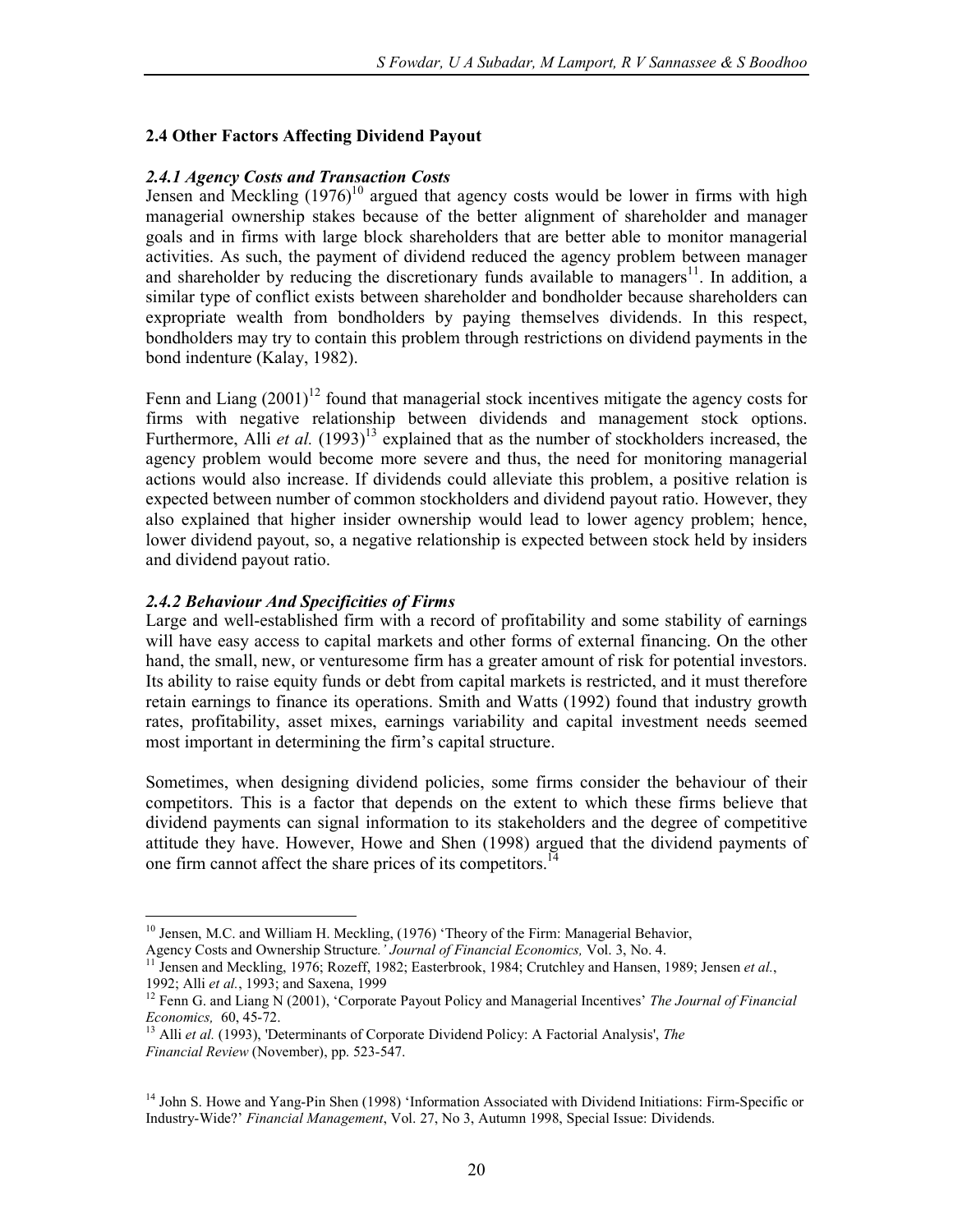Besides, Holder et al  $(1998)^{15}$  concluded in their study about dividend policy determinants, that corporate focus is negatively related to dividend payout ratios. They define a corporation as being focused when the firm's sales are attributable to a distinct business line. Therefore, larger firms tend to have higher payout ratios than smaller firms.

Finally, Da Silva, Goorgen and Renneboog (2002) showed that firms with banks as their major shareholder would be more willing to omit their dividend than firms controlled by other types of shareholder. Conversely, Hofler et al  $(2004)^{16}$ , which investigated the relationship between institutional ownership and dividend payout behaviour of the firm in Germany, purported that neither institutional holdings nor bank control was statistically significant in determining dividend payouts.

## 3.0 RESEARCH METHODOLOGY

An econometric analysis using secondary data to capture the significance level of main selected factors, which affect dividend payout, was used. A cross-sectional analysis of data for a three-year average (2000, 2001, and 2002) was conducted to test the most important determinants of firms officially listed on the SEM. A sample of 39 firms, all listed on the SEM's official market, was initially considered. However, due to limited data for one firm, a final sample of 38 firms was examined. Thereafter, a sub- regression was carried out to test the signaling effect by undervalued firms, as measured by Price to Book value. It was observed that access to data was very difficult and companies were unfortunately most reluctant to provide information for confidential reasons. To this effect, the study concentrates on a cross sectional regression on a short term.

For the purpose of our model, a multiple regression analysis would be used as follows:

## $DP = f$  (EPS, RE, CR, PB, DE, MPS)

 $\Rightarrow$  DP<sub>i</sub> = k +  $\beta_1$ EPS<sub>i</sub> +  $\beta_2$ RE<sub>i</sub> +  $\beta_3$ CR<sub>i</sub> +  $\beta_4$ PB<sub>i</sub> +  $\beta_5$ DE<sub>i</sub> +  $\beta_6$ MPS<sub>i</sub> + u<sub>i</sub>

 $\overline{a}$ 

<sup>&</sup>lt;sup>15</sup> Holder, Langrehr and Hexter (1998)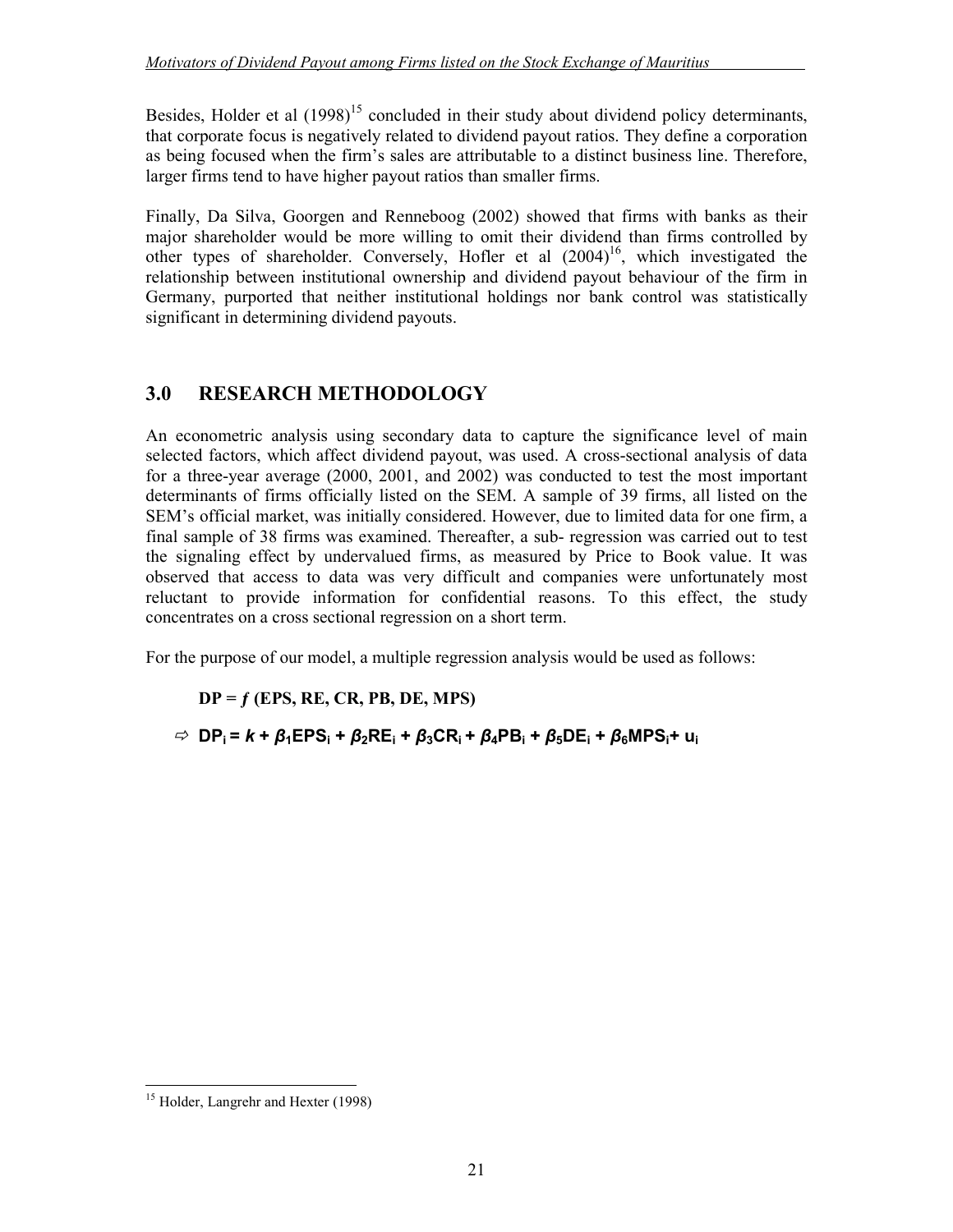|                  | <b>Variables</b>    |                      | <b>Definition</b>                                   |  |  |
|------------------|---------------------|----------------------|-----------------------------------------------------|--|--|
| <b>Dependent</b> |                     | Dividend             | Dividend per share/Earnings per share averaged      |  |  |
| Variable (Y)     | <b>DP</b>           | Payout               | for the past 3 years.                               |  |  |
|                  |                     |                      |                                                     |  |  |
|                  |                     |                      |                                                     |  |  |
|                  |                     | Earnings Per         | Earnings after tax before dividends/no. of shares   |  |  |
| Independent      |                     | <b>Share</b>         | averaged for past 3 years.                          |  |  |
| <b>Variables</b> | <b>EPS</b>          |                      |                                                     |  |  |
| (Xs)             |                     | Retained             | Retained Earnings averaged for the past 3 years.    |  |  |
|                  | <b>RE</b>           | Earnings             |                                                     |  |  |
|                  |                     | <b>Current Ratio</b> | Current Assets/Current Liabilities for past 3 years |  |  |
|                  | CR                  |                      | averaged.                                           |  |  |
|                  | Price<br>Book<br>to |                      | Market Price per share/Net Asset Value of the       |  |  |
|                  | PВ                  | Value                | share averaged for past 3 years.                    |  |  |
|                  |                     | Debt to Equity       | Total External long term debts/shareholders'        |  |  |
|                  | DE                  | Ratio                | capital $+$ Reserves averaged for the past 3 years  |  |  |
|                  |                     | Market               | Market Capitalisation of firm for year 2003 as a    |  |  |
|                  | <b>MPS</b>          | Capitalisation       | percentage of total market capitalisation of all    |  |  |
|                  |                     | Rate Per Sector      | firms in their respective sector.                   |  |  |

The selected variables that used in the regression analysis are defined below: DEFINITIONS OF SELECTED VARIABLES

## 4.0 ANALYSIS AND DISCUSSION

A descriptive analysis is initially conducted before considering results from the crosssectional regression.

|                                       | <b>DP</b> | EPS        | <b>RE</b>  | CR         | $\overline{PB}$ | DE       | <b>MPS</b> |
|---------------------------------------|-----------|------------|------------|------------|-----------------|----------|------------|
| Mean                                  | 0.920260  | 3.920746   | 0.418507   | 2.572806   | 0.799088        | 2.484572 | 0.182368   |
| Median                                | 0.498000  | 2.910000   | 0.494500   | 1.271500   | 0.655000        | 0.217000 | 0.095000   |
| Std. Dev.                             | 3.719752  | 6.932994   | 0.321953   | 4.280586   | 0.645929        | 18.92788 | 0.323231   |
| <b>T-statistics</b>                   | 2.685298  | 6.038100   | 13.87913   | 6.417359   | 13.20877        | 1.401529 | 6.024062   |
| <b>P-value</b>                        | 0.0083    | 0.0000     | 0.0000     | 0.0000     | 0.0000          | 0.1638   | 0.0000     |
| Correlation<br>Coefficient<br>with DP |           | $-0.05338$ | $-0.21021$ | $-0.03849$ | $-0.04474$      | -0.00604 | $-0.03241$ |

#### 4.1 Descriptive Statistics Table 1: Summary Statistics of the Variables

From the above table, the means for all the series are significant at 1% level except for debt to equity ratio. Also, the firms on average tend to have a high DP, EPS, CR and DE ratios. However, debt to equity ratio is insignificant and should be interpreted with cautious. Essentially, the high standard deviation of the debt to equity ratio may suggest that some firms may be less leveraged than others. With regards to the variable of interest, dividend payout, firms on average, seem less concerned on retaining earnings for future growth and more keen to give shareholders their fair share of returns. It is also interesting to consider the correlation coefficient of the independent variables with the dependent variables. It seems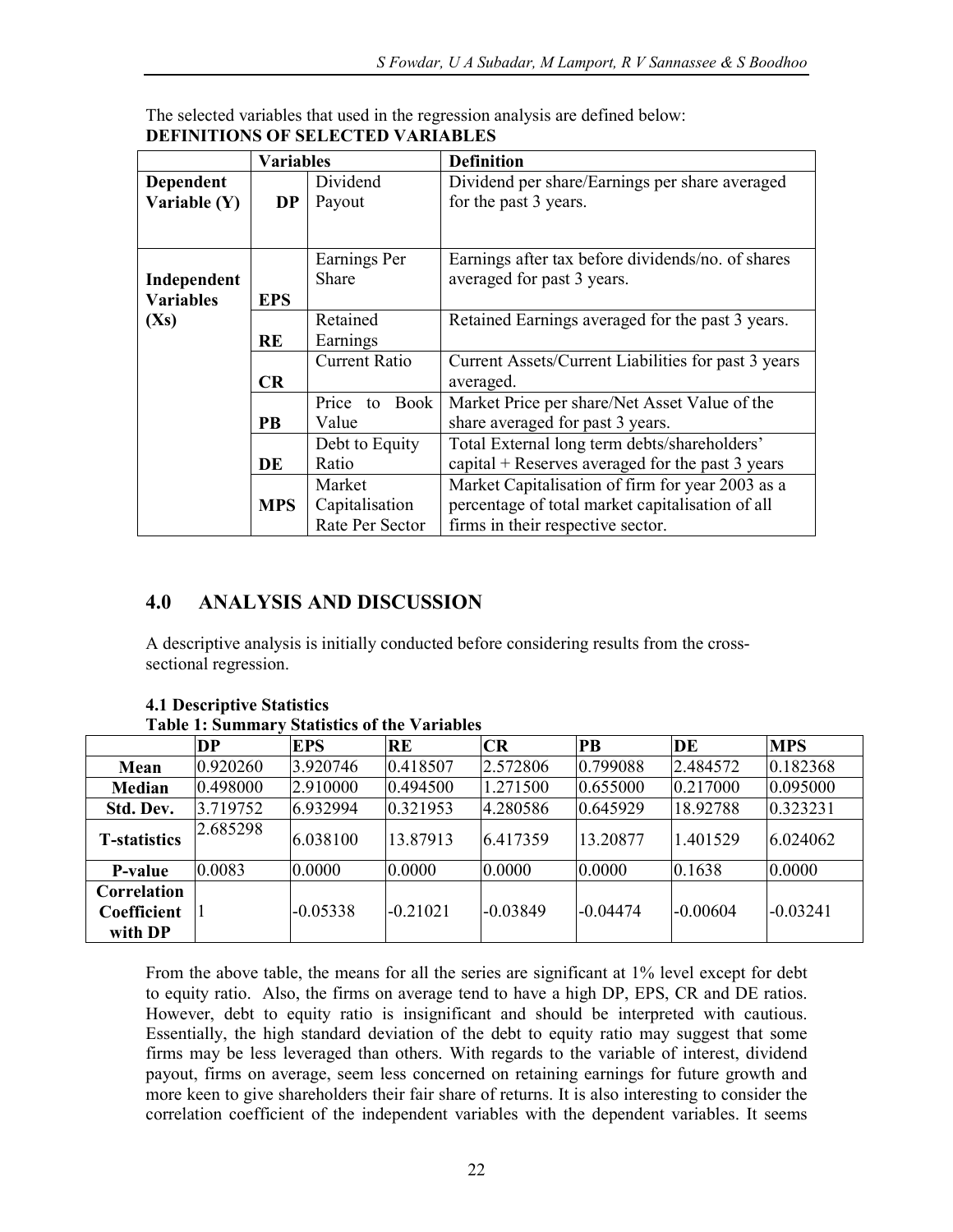that all the variables are negatively correlated with the dividend pay out ratio. However, this negative relationship will be further explored under the cross-sectional regression.

### 4.2 Cross sectional analysis

Using a sample of 38 firms listed on the SEM, the following regression results (table 1) were obtained.

| $DP_i = k + \beta 1 EPS_i + \beta 2RE_i + \beta 3CR_i + \beta 4PB_i + \beta 5DE_i + \beta 6MPS_i + u_i$ |                |         |  |  |
|---------------------------------------------------------------------------------------------------------|----------------|---------|--|--|
| <b>Independent variables</b>                                                                            | coefficient    | P-value |  |  |
| Constant                                                                                                | 1.8741*        | 0.000   |  |  |
| EPS <sub>i</sub>                                                                                        | $-0.23678*$    | 0.010   |  |  |
| $RE_i$                                                                                                  | $-0.99099*$    | 0.000   |  |  |
| $CR_i$                                                                                                  | $-0.059669**$  | 0.054   |  |  |
| PB <sub>i</sub>                                                                                         | $-0.043435$    | 0.797   |  |  |
| $DE_i$                                                                                                  | $+0.089277***$ | 0.120   |  |  |
| $MPS_i$                                                                                                 | $+1.0711$      | 0.360   |  |  |
| No. of observations                                                                                     | 38             |         |  |  |
| Adjusted $R^2$                                                                                          | 0.76245        |         |  |  |
| F-stats                                                                                                 | 20.7926*       |         |  |  |

Table 2 : Results of the regression<sup>17</sup>

Source: computed:  $(***)$ ,  $(*)$ ,  $(*)$  indicate significance at the 15, 10, 1% levels respectively

From the above table, the coefficient of determination is 80.1% implying that 80.1% of the variation in dividend payout can be explained by variation in the selected dividend determinants. The adjusted  $R^2$  is 76.25%, which suggests that the model is a good fit. Finally, the F-test, which measures the overall significance of the regression and it is the formal test statistic to assess goodness of fit, was computed.

- Ho: Overall regression model is not significant.
- $H_1$ : Overall regression model is significant.

Based on the computed F-value, we reject  $H_0$  at 1% significance level and conclude that the overall regression is significant.

Also, from table 2, only earnings per share and retained earnings are found to significant at 1% level. The coefficient of the intercept term is 1.85, implying that when all the other explanatory variables are equal to zero; the dividend payout will be equal to 1.85. Thus, this indicates that there might be other factors, qualitative or quantitative, influencing the dividend payout of the firms under consideration.

The results of the regression have been analysed below:

### Earning Per Share

 $\overline{a}$ 

The coefficient of EPS is -0.24. This implies that a 100% rise in EPS will lead to a 24% fall in dividend payout. The reason behind this is mainly because Dividend Payout is measured

<sup>&</sup>lt;sup>17</sup> No severe multicollinearity was detected. (For more information, see results (table 3) in appendix). Also, since the data consisted of a cross-section and not a time-series, no further test such as autocorrelation or ADF tests were required.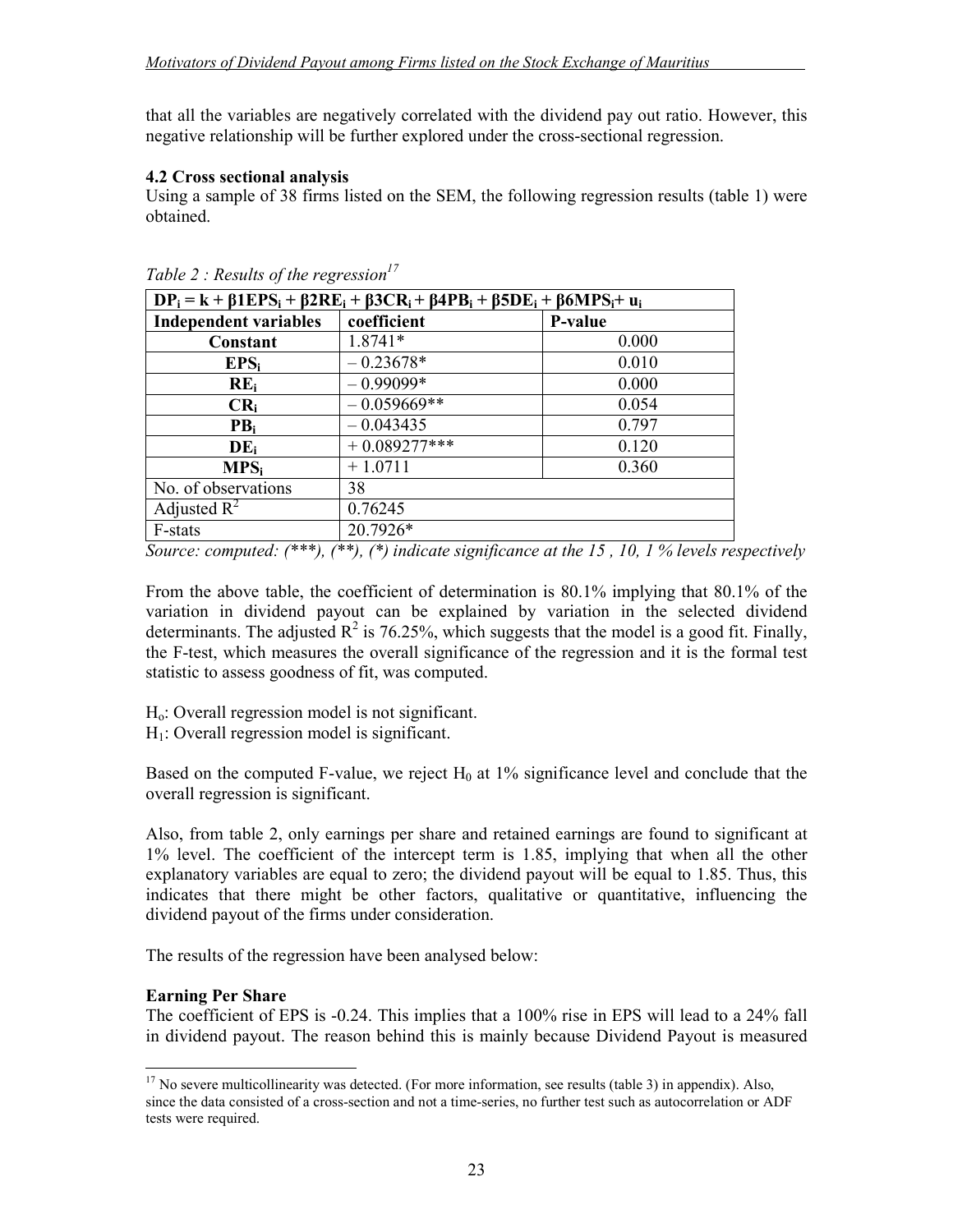by expressing Dividend Per Share as a fraction of Earnings Per Share. Hence, as EPS, (which is in the denominator), rises, DP should naturally fall if the rise in DPS does not exceed that of EPS.

However, the OLS results do not point out right away that, there exists a negative relationship between DPS and EPS. In-fact, it shows that a 100% rise in EPS might not result in a 100% rise in DPS. Thus, the rise in earnings might not be fully paid out as dividends. Nevertheless, the earnings rise still contributes to a rise in dividends, but to a lesser percentage. Possible reasons for this might be that firms retain part of these earnings to replenish their reserves finance future growth or expansion projects as pointed out both by Fama and French (2001) and Myers and Bacon (2001).

Another possible reason might be that firms might have a higher EPS but the latter might be associated with a higher variance. Hence, firms would be reluctant to use their rise in EPS to its full capacity to increase dividends. Thus, as stipulated by Lintner (1956), the probability of an increase in the dividend rate should be greatest when only the current earnings have decreased and it should somewhat be less when only the earnings from the previous year have increased.

### Retention ratio

The coefficient of RE is -0.99, implying that a 100% rise in RR will lead to a 99% fall in dividend, implying that retained earnings is negatively related to dividend payout. The above findings support those previously found, that shareholders of growth firms, which retain their earnings for expansion purposes, experience a decline in their dividends. This might suggest that for the periods (2000-2002) under study, the listed firms exploited retained earnings mainly for restructuring and growth prospects rather than dividends, most probably because of better investment opportunities as pointed out by Glen et al. (1995).

Other probable reasons, as to why earnings were not distributed as dividends, might be that firms wanted to retain their ability to maintain their unit volume of sales, long term competitive position or financial strength as pointed out by Buffett (2002). The study findings also support those of Dhondee (2003), about dividend policy in Mauritius. Essentially, Dhondee (2003) claimed that managers prefer to retain earnings in Mauritius for two main reasons, namely, the increase future opportunity cost of investment and the possibility of more financial resources to allow for fringe benefits.

### Current ratio

The coefficient of CR is -0.06, which indicates that a 100% rise in CR will lead to approximately a 6% decline in dividend payout. Again, it can be deduced that growth firms despite being profitable, might require cash to finance their expanding activities and might thus follow a conservative dividend policy.

Firms under observation do not seem to fully comply with Jensen (1986) free cash flow theories of sharing their free cash flows to its maximum with shareholders as dividend payout in order to reduce the possibility of wasting these funds on unprofitable projects. However, the findings support that of Baker et al (1999), Myers and Bacon (2001), which show a negative relationship between the liquid ratio and the dividend payout. To increase liquidity, firms might lower dividend payouts requiring less external financing.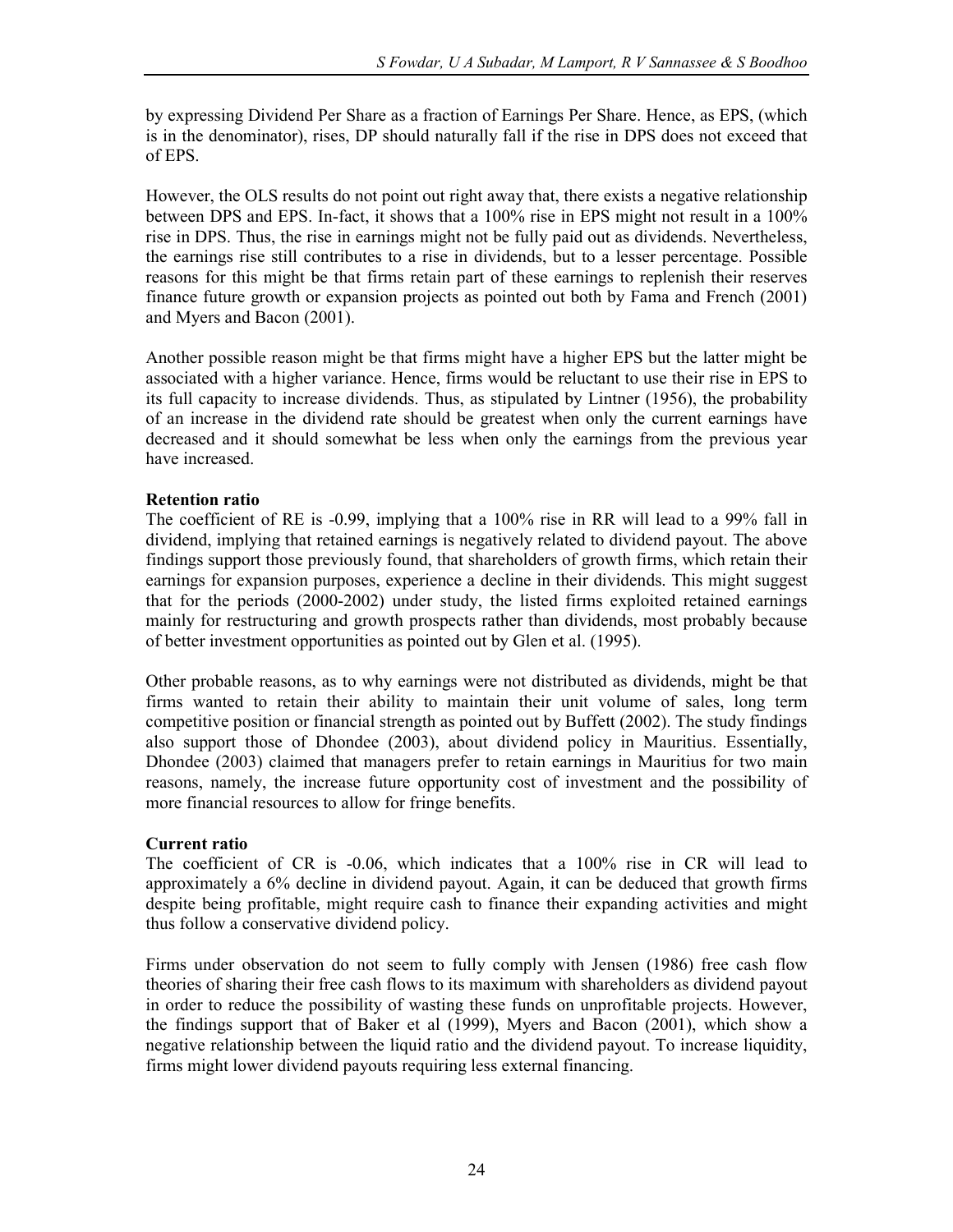### Price to Book Value

A 100% rise in Price to Book value, leads to a 4.34% fall in dividend payout. Thus, a fall in PB will lead to a rise in dividend payout. It could be argued that firms with low price to book values have fewer growth prospects and few investment opportunities such that they have higher payout ratios.

It could also be that firms which are undervalued might have recourse to a rise in dividend payout to act as signals on the market to increase their share value, and hence the value of their firm. Nevertheless, the results being insignificant (Table2), indicates a weak or almost absence of a signaling effect for the firms chosen.

The following regression was run, along with a dummy variable (D), so as to get a more precise understanding as to whether undervalued firms as opposed to overvalued ones, have recourse to dividend signals to boost up their market value :

 $D = 0$  for undervalued firms<sup>18</sup> (PB>1);  $D = 1$  for undervalued firms (PB<1)  $DP = K + \beta_1(PB) + \beta_2D$  $DP = 0.81313 - 0.079550 (PB) + 2.8663D$ 

Once again, the probability value was found to be insignificant, stating that undervalued firms might not be initiated in general to use dividend signals to increase the value of their firm. The above findings evidence that a corporate dividend policy used as a means of putting the message of quality as signals is a weak hypothesis, implying that possible alternative methods of signaling might be perfect substitutes. The study findings seems to support that of Easterbrook (1984), whereby there might be the possibility that firms are unwilling to use dividend signals to raise firm value since they already issue disclosures of their prospects and profits.

### Debt to Equity ratio

The result revealed that a 100% rise in Debt to Equity ratio results in an 8.93% rise in dividends. The study findings support that of Myers and Bacon (2001), revealing that debt to equity ratio is positively correlated with dividend yield. Basically, when debt to equity is high, it usually correlates with a slow growth company, and that company is forced to pay a higher dividend.

However, this is in sharp contrast with the view that firms with high debt ratio are not be able to make regular changes in its dividend policy because of constraints on payments. Essentially, this view is supported by the legal framework and restrictions, according to Section (61) of the Mauritian Companies Act 2001. For instance, immediately after distribution, by the company at any time, it must be able to satisfy the solvency test. Debt covenants undertaken to minimise dividend payments are necessary to prevent bondholder wealth transfers to shareholders (Kalay -1982).

 $\overline{a}$  $18$  We are assuming that the firm is not viable and is close to bankcruptcy.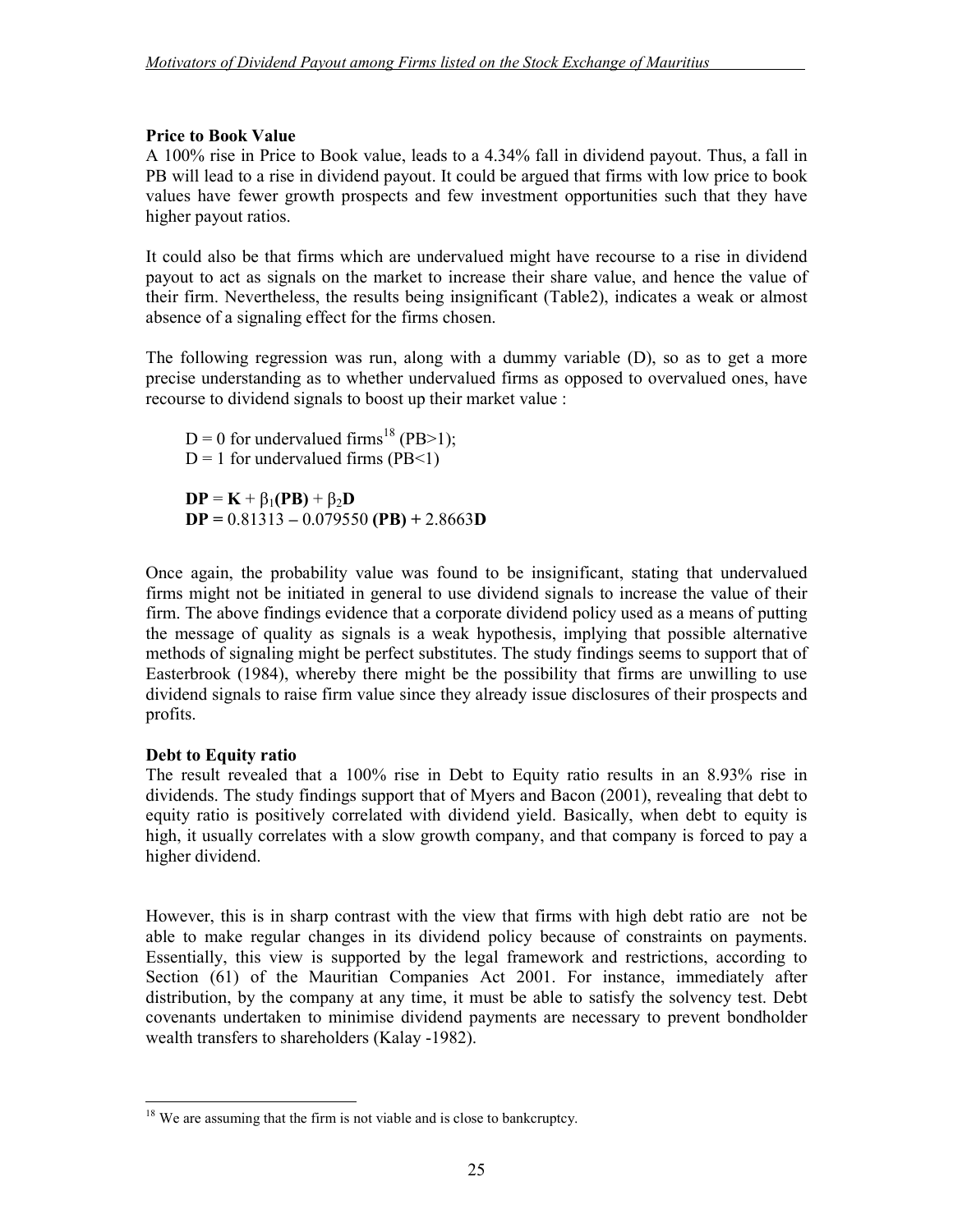### Market Capitalisation rate per sector

A 100% change in MPS results in a 107% change in DP ratio. Thus, there exists a positive relationship between MPS and DP, which nevertheless is insignificant, even at the 15% significance level. This might suggest that large firms, their size being measured by capitalisation rate, might have easy access to capital markets and other forms of external financing. On the other hand, small firms have a greater amount of risk for potential investors and might most probably have a lower dividend payout rate than a well-established firm.

## 5.0 CONCLUSION

Dividend payments are in reality an unwritten contract between shareholders and corporate management. The cross sectional analysis revealed that current earnings, retained earnings and liquidity are the most significant motivators of dividend payout. However, dividend signals used by undervalued firms boost up their firm's value seem to be weak, as there might be other alternative methods of signaling the firm's performance and acting as better substitute or more possibly the market might not be very responsive to such dividend signals. It has also been observed that the gearing level is positively related to dividend payout ratios which are inconsistent with the current legislation on solvency test.

| таріс о темпінаци соггенацон піадтіх ог тагіаріся |            |            |             |           |             |            |  |
|---------------------------------------------------|------------|------------|-------------|-----------|-------------|------------|--|
|                                                   | <b>EPS</b> | <b>RR</b>  | <b>CR</b>   | <b>PB</b> | DE          | <b>MPS</b> |  |
| <b>EPS</b>                                        | 1.0000     | $-0.38669$ | $-0.25099$  | 0.018902  | 0.20453     | 0.14526    |  |
| <b>RR</b>                                         | $-0.38669$ | 1.0000     | 0.64035     | 0.72535   | 0.10807     | 0.14986    |  |
| CR                                                | $-0.25099$ | 0.064035   | 1.0000      | 0.0035903 | $-0.089017$ | $-0.10591$ |  |
| <b>PB</b>                                         | 0.018902   | 0.072535   | 0.0035903   | 1.0000    | 0.031454    | 0.29123    |  |
| DE                                                | 0.20453    | 0.10807    | $-0.089017$ | 0.031454  | 1.0000      | 0.20736    |  |
| <b>MPS</b>                                        | 0.14526    | 0.14986    | $-0.10591$  | 0.29123   | 0.20736     | 1.0000     |  |

Appendix Table 3 : Estimated correlation matrix of variables

## 6.0 BIBLIOGRAPHY

- Alli et al. (1993) 'Determinants of Corporate Dividend Policy: A Factorial Analysis.' The Financial Review, November, pp. 523-547.
- Auerbach, A. (1979a) 'Share Valuation and Corporate Equity Policy.' Journal of Public Economics, vol. 11, 291-305.
- Brealey-Myers (2002), 'Principles of corporate Finance,' in ed. 6, Mc Graw-Hill Book Company, New-York, p. 445.
- Buffett, W. (2002), 'Lessons for Corporate America,' The Essays of Warren Buffett, Purdue University, Calumet, School of Management, Hammond, Indiana.
- Da Silva, C., Goorgen, M., Renneboog, L. (2002) 'When do German firms change their dividends?' Discussion Paper, 56, Tilburg University, Center for Economic Research 200256.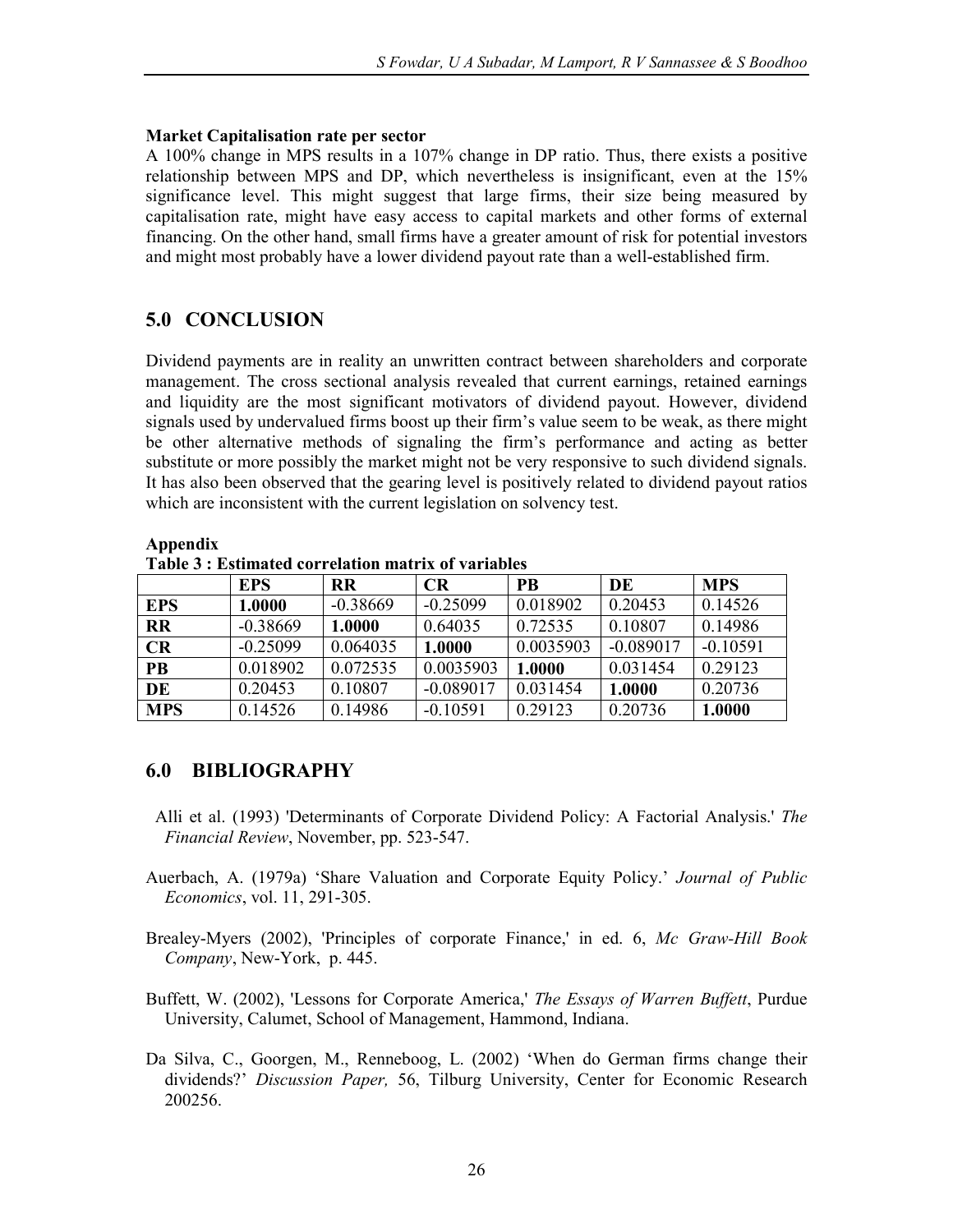- Darling, P. (1957) 'The Influence of Expectations and Liquidity on Dividend Policy.' Journal of Political Economy, Vol. 65, No. 3, June, 209-224
- DeAngelo, H., DeAngelo, L., and Skinner, D., (2000) 'Special dividends and the evolution of dividend signaling.' Journal of Financial Economics, 57, 309-354
- Dhondee, S. (2003) 'An Analysis of Dividend Policy in Mauritius', The Mauritiana, University of Mauritius, HG 4028 D5D4.
- Easterbrook, F. (1984) 'Two agency-cost explanations of dividends.' American Economic Review, 74, 650-659.
- Fama, E. and Babiak, H. (1968) 'Dividend Policy: An Empirical Analysis.' Journal of the American Statistical Association, 63, December, pp. 1132-1161.
- Fama, E. and French, K. (2001) 'Disappearing dividends: Changing Firm Characteristics or Lower propensity to pay?' Journal of Financial Economics, 60, June, pp 3-43
- Fenn G. and Liang N, (2001) 'Corporate Payout Policy and Managerial Incentives.' The Journal of Financial Economics, 60, 45-72.
- Glen, J., Karmokolias, Y., Miller, R. and Shah, S. (1995) 'Dividend policy and behavior in Emerging Markets: To pay or not to pay?' IFC Discussion paper 26, Washington DC: International Finance Corporation.
- Graham, Dodd, and Cottle, (1962) 'Security Analysis: Principles and Techniques,' in ed. 4, McGraw-Hill Book Co, New York, p. 480.
- Hofler R., Elston J, and Lee J. (2004) 'Dividend Policy and Institutional Ownership Empirical Evidence using a Propensity Score Matching Estimation.' Papers on Entrepreneurship, Growth and Public Policy, February.
- Holder, M., Langrehr, F., Hexter, J. (1998) 'Dividend Policy Determinants: An Investigation of the Influences of Stockholder Theory.' Financial Management, Vol.27, No. 3, Autumn, Special Issue.
- Howe, J. and Shen, Y. (1998) 'Information Associated with Dividend Initiations: Firm-Specific or Industry-Wide?' Financial Management, Vol. 27, No 3, Autumn, Special Issue: Dividends.
- M. Pandey (2001) 'Corporate Dividend Policy and Behavior: The Malaysian Experience.' Finance and Accounting, November
- Jensen, G., and Johnson, J. (1995) 'The dynamics of dividend reductions.' Financial Management, 24, p 31-51
- Jensen, M. (1986) 'Agency Costs of Free Cash Flow, Corporate Finance and Takeovers.' American Economic Review, 26, p. 323